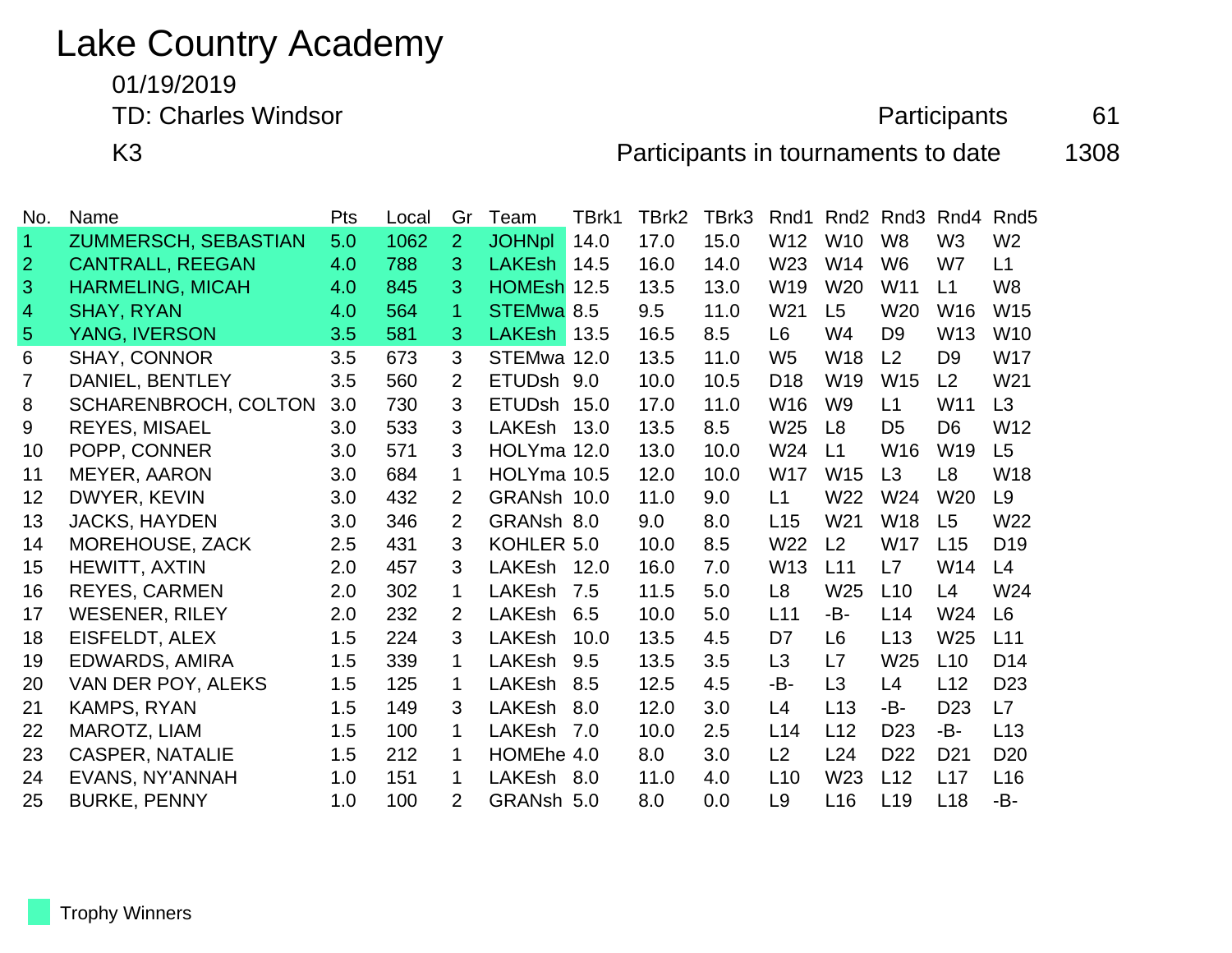|                   | <b>Individual Standings</b> |            |       |    |               |       |       |       |                 |                  |                  |                 |                  |
|-------------------|-----------------------------|------------|-------|----|---------------|-------|-------|-------|-----------------|------------------|------------------|-----------------|------------------|
| No.               | Name                        | <b>Pts</b> | Local | Gr | Team          | TBrk1 | TBrk2 | TBrk3 | Rnd1            | Rnd <sub>2</sub> | Rnd <sub>3</sub> | Rnd4            | Rnd <sub>5</sub> |
| $\mathbf 1$       | <b>ANDERSON, ISAAC</b>      | 5.0        | 1101  | 5  | <b>LAKEsh</b> | 13.0  | 15.5  | 15.0  | W <sub>9</sub>  | W <sub>6</sub>   | W <sub>5</sub>   | W <sub>2</sub>  | W4               |
| $\overline{2}$    | <b>SANTIAGO, GIO</b>        | 4.0        | 924   | 5. | <b>LAKEsh</b> | 14.5  | 17.5  | 13.0  | W7              | W4               | W <sub>3</sub>   | L1              | W <sub>5</sub>   |
| 3 <sup>2</sup>    | <b>FIGUEROA, JOEY</b>       | 3.5        | 744   | 4  | <b>LAKEsh</b> | 10.5  | 12.0  | 9.5   | D <sub>14</sub> | W <sub>8</sub>   | L <sub>2</sub>   | W <sub>15</sub> | W <sub>10</sub>  |
| $\overline{4}$    | <b>SUTHAR, DEVEN</b>        | 3.0        | 857   | 5. | <b>LAKEsh</b> | 15.0  | 16.0  | 10.0  | <b>W17</b>      | L2               | W7               | W <sub>6</sub>  | L1               |
| 5 <sup>5</sup>    | <b>BEINE, Peter</b>         | 3.0        | 845   | 5  | <b>LAKEsh</b> | 14.0  | 15.5  | 11.0  | W16             | W <sub>10</sub>  | L1               | W11             | L2               |
| 6                 | <b>BURTON, SAMUEL</b>       | 3.0        | 781   | 5  | HEARTH 12.5   |       | 14.0  | 9.0   | W <sub>13</sub> | L1               | W14              | L4              | W12              |
| $\overline{7}$    | <b>BURKE, LORELAI</b>       | 3.0        | 554   | 4  | GRANsh 11.0   |       | 12.0  | 7.0   | L2              | W <sub>9</sub>   | L4               | W17             | W14              |
| 8                 | <b>HEITZMANN, ALEXIS</b>    | 2.5        | 463   | 4  | LAKEsh        | 7.5   | 12.5  | 7.5   | W11             | L3               | D <sub>10</sub>  | L12             | W15              |
| 9                 | PITTNER, ROMAN              | 2.5        | 542   | 4  | LAKEsh        | 7.0   | 12.5  | 5.5   | L1              | L7               | <b>W18</b>       | W16             | D <sub>11</sub>  |
| 10                | <b>JACKS, ISABELLE</b>      | 2.5        | 653   | 4  | GRANsh 7.0    |       | 11.0  | 8.5   | W18             | L <sub>5</sub>   | D <sub>8</sub>   | W14             | L3               |
| 11                | AKIMBEKOVA, DINARA          | 2.5        | 568   | 5  | LAKEsh        | 6.5   | 10.5  | 7.5   | L <sub>8</sub>  | W <sub>15</sub>  | <b>W17</b>       | L <sub>5</sub>  | D <sub>9</sub>   |
| $12 \overline{ }$ | <b>LARSON, SAMUEL</b>       | 2.5        | 513   | 4  | LAKEsh        | 6.0   | 10.5  | 7.5   | D <sub>15</sub> | L14              | W <sub>13</sub>  | W8              | L6               |
| 13                | <b>BATES, THEA</b>          | 2.0        | 342   | 4  | <b>LAKEsh</b> | 5.5   | 8.5   | 4.0   | L <sub>6</sub>  | D <sub>16</sub>  | L12              | D <sub>18</sub> | W17              |
| 14                | <b>GLAESER, KELLEN</b>      | 1.5        | 390   | 4  | <b>LAKEsh</b> | 11.0  | 14.5  | 6.5   | D <sub>3</sub>  | W <sub>12</sub>  | L <sub>6</sub>   | L10             | L7               |
| 15                | <b>HEWITT, MARILYN</b>      | 1.5        | 303   | 5  | LAKEsh        | 9.0   | 12.5  | 5.5   | D <sub>12</sub> | L11              | W <sub>16</sub>  | L3              | L8               |
| 16                | <b>MUNGUIA, NIKOLAE</b>     | 1.5        | 396   | 4  | GRANsh 6.5    |       | 9.5   | 3.0   | L5              | D <sub>13</sub>  | L15              | L <sub>9</sub>  | W18              |
| 17                | PITTNER, REBECCA            | 1.0        | 401   | 5  | LAKEsh        | 8.0   | 11.0  | 4.0   | L4              | <b>W18</b>       | L11              | L7              | L13              |
| 18                | TURNER, JAVAN               | 0.5        | 161   | 5  | LAKEsh        | 7.0   | 9.5   | 1.0   | L10             | L17              | L <sub>9</sub>   | D <sub>13</sub> | L <sub>16</sub>  |

K6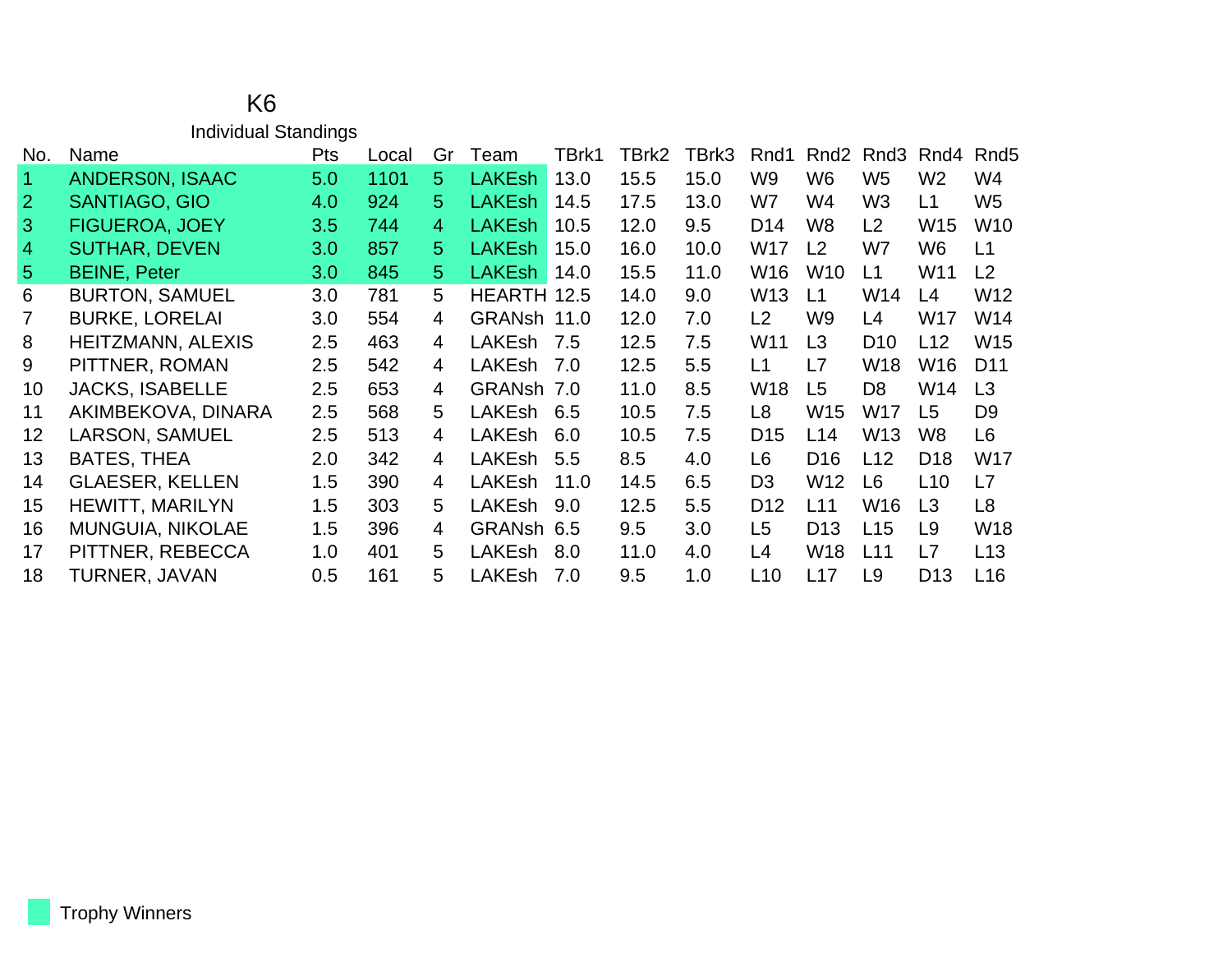|                      | <b>Individual Standings</b> |            |       |                 |               |       |       |       |                 |                 |                                   |                |                  |
|----------------------|-----------------------------|------------|-------|-----------------|---------------|-------|-------|-------|-----------------|-----------------|-----------------------------------|----------------|------------------|
| No.                  | Name                        | <b>Pts</b> | Local | Gr              | Team          | TBrk1 | TBrk2 | TBrk3 | Rnd1            |                 | Rnd <sub>2</sub> Rnd <sub>3</sub> | Rnd4           | Rnd <sub>5</sub> |
| $\blacktriangleleft$ | KANADE, HARSHAL             | 5.0        | 1436  | 10 <sup>°</sup> | <b>KOHLER</b> | 12.0  | 13.0  | 15.0  | W <sub>15</sub> | W <sub>10</sub> | W <sub>6</sub>                    | W <sub>2</sub> | W7               |
| $\overline{2}$       | <b>BURTON, DAVID</b>        | 4.0        | 1022  | 7               | HEARTH 16.0   |       | 17.5  | 13.0  | W <sub>13</sub> | W <sub>3</sub>  | W4                                | L1             | W <sub>6</sub>   |
| 3                    | <b>KANADE, DHANVI</b>       | 4.0        | 848   | 8               | KOHLER 8.0    |       | 9.0   | 11.0  | W <sub>16</sub> | L <sub>2</sub>  | W <sub>15</sub>                   | W14            | W <sub>10</sub>  |
| $\overline{4}$       | <b>KOHN, AUSTIN</b>         | 4.0        | 792   | 6               | URBAsh 8.0    |       | 8.5   | 12.0  | W14             | W17             | L2                                | W16            | W <sub>11</sub>  |
| 5 <sup>5</sup>       | YAKICH, DAVIS               | 4.0        | 689   | 6               | URBAsh 6.5    |       | 7.0   | 10.0  | L10             | W11             | <b>W17</b>                        | W15            | W <sub>13</sub>  |
| 6                    | <b>VUE, RAYMEN</b>          | 3.0        | 910   | 8               | URBAsh 14.0   |       | 16.0  | 11.0  | W11             | W7              | L1                                | W10            | L <sub>2</sub>   |
| 7                    | <b>FIGUEROA, FORREST</b>    | 3.0        | 799   | 7               | LAKEsh        | 13.0  | 14.0  | 10.0  | W <sub>18</sub> | L <sub>6</sub>  | W12                               | W9             | L1               |
| 8                    | <b>MOREHOUSE, TURK</b>      | 3.0        | 661   | 6               | KOHLER 8.5    |       | 9.5   | 10.0  | W9              | W13             | L10                               | L11            | W15              |
| 9                    | PERKINS, ELLIOT             | 3.0        | 866   | $\overline{7}$  | <b>CHRIsh</b> | 8.0   | 8.5   | 8.0   | L <sub>8</sub>  | W14             | W16                               | L7             | W17              |
| 10                   | <b>KRUEGER, CARTER</b>      | 2.0        | 871   | 6               | LAKEsh        | 14.0  | 19.0  | 8.0   | W <sub>5</sub>  | L <sub>1</sub>  | W <sub>8</sub>                    | L6             | L3               |
| 11                   | NEWPORT, MATILDA            | 2.0        | 546   | 6               | LAKEsh        | 11.0  | 15.0  | 5.0   | L <sub>6</sub>  | L <sub>5</sub>  | W <sub>18</sub>                   | W8             | L4               |
| 12                   | ZAJKOWSKI, BENJAMIN         | 2.0        | 383   | 8               | <b>URBAsh</b> | 4.0   | 7.0   | 6.0   | <b>W17</b>      | L15             | L7                                | L13            | W16              |
| 13                   | TROSSEN, SKYLAR             | 1.5        | 530   | 6               | LAKEsh        | 10.0  | 14.0  | 3.5   | L2              | L <sub>8</sub>  | D <sub>14</sub>                   | W12            | L5               |
| 14                   | EISFELDT, MARK              | 1.5        | 448   | 5               | LAKEsh        | 8.5   | 12.5  | 1.5   | L4              | L <sub>9</sub>  | D <sub>13</sub>                   | L <sub>3</sub> | -B-              |
| 15                   | NOOKA, VRISHAB              | 1.0        | 481   | 6               | LAKEsh        | 13.0  | 18.0  | 4.0   | L1              | W12             | L3                                | L <sub>5</sub> | L <sub>8</sub>   |
| 16                   | THIEL, GRAHAM               | 1.0        | 458   | 6               | <b>LAKEsh</b> | 10.0  | 14.0  | 4.0   | L <sub>3</sub>  | W18             | L <sub>9</sub>                    | L4             | L12              |
| 17                   | NIEHAUS, PAUL               | 1.0        | 567   | 7               | LAKEsh        | 9.0   | 13.0  | 1.0   | L12             | L4              | L5                                | -B-            | L <sub>9</sub>   |
| 18                   | <b>VOEGE, DAMION</b>        | 0.5        | 262   | 8               | URBAsh 3.0    |       | 6.0   | 0.5   | L7              | L16             | L11                               | -H-            | -U-              |

K12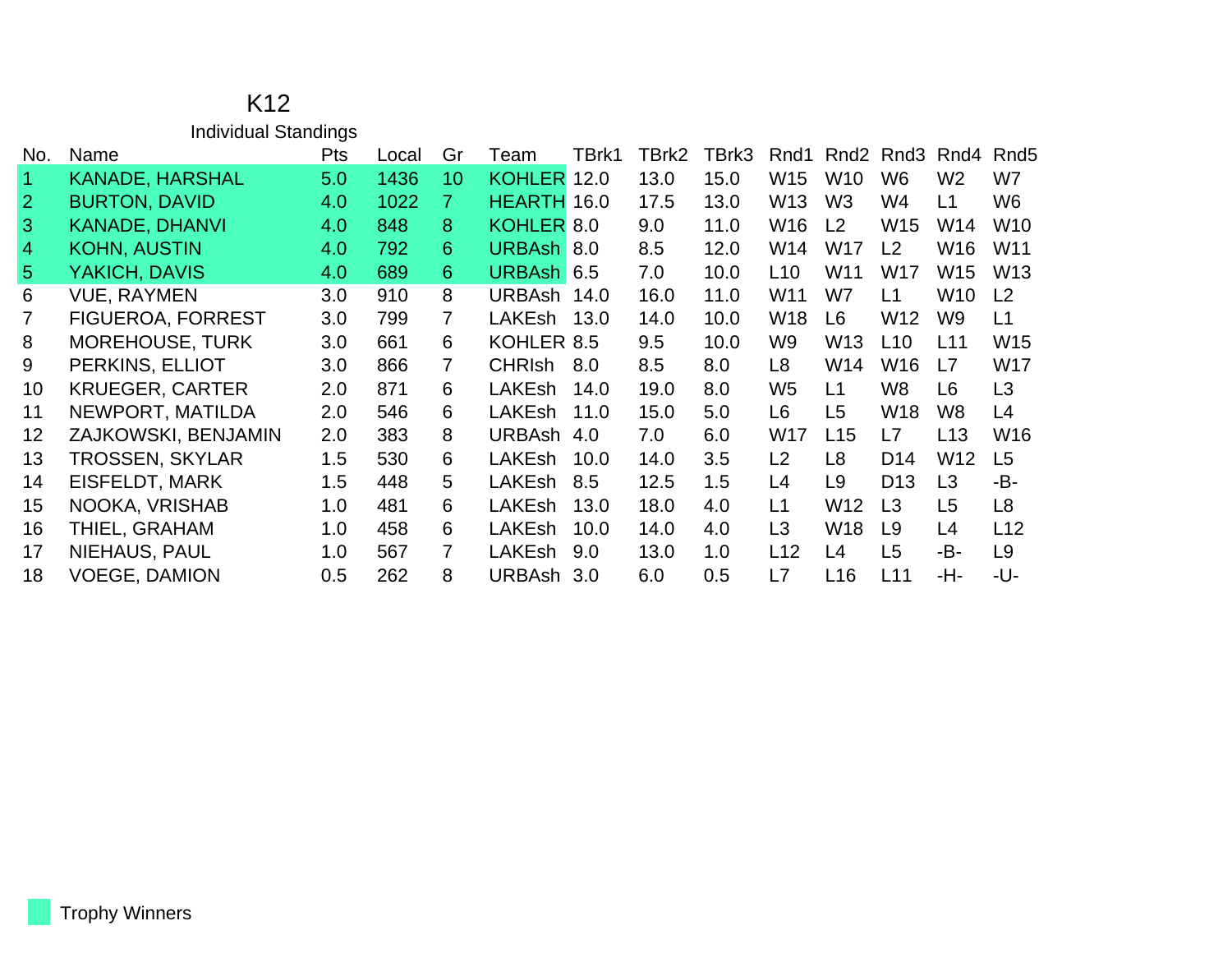## K3 Team Standings

| Plc            | Name (Players: Top 4 used)           | Score | Solk | Cum  | CumOp | SBx2 |
|----------------|--------------------------------------|-------|------|------|-------|------|
| $\mathbf{1}$   | LAKE Country Academy, Sheboygan (16) | 12.5  | 62.0 | 38.0 | 184.0 | 70.0 |
|                | CANTRALL, REEGAN (4.0,788)           |       |      |      |       |      |
|                | YANG, IVERSON (3.5,581)              |       |      |      |       |      |
|                | REYES, MISAEL (3.0,533)              |       |      |      |       |      |
|                | <b>HEWITT, AXTIN (2.0,457)</b>       |       |      |      |       |      |
| $\overline{2}$ | Waukesha Stem Academy (2)            | 7.5   | 23.0 | 22.0 | 68.5  | 28.0 |
|                | SHAY, RYAN (4.0,564)                 |       |      |      |       |      |
|                | <b>SHAY, CONNOR (3.5,673)</b>        |       |      |      |       |      |
| 3              | Grant Elementary, Sheboygan (3)      | 7.0   | 28.0 | 17.0 | 81.5  | 13.0 |
|                | DWYER, KEVIN (3.0,432)               |       |      |      |       |      |
|                | <b>JACKS, HAYDEN (3.0,346)</b>       |       |      |      |       |      |
|                | <b>BURKE, PENNY (1.0,100)</b>        |       |      |      |       |      |
| 4              | Etude Elementary, Sheboygan (2)      | 6.5   | 27.0 | 21.5 | 83.5  | 26.5 |
|                | DANIEL, BENTLEY (3.5,560)            |       |      |      |       |      |
|                | SCHARENBROCH, COLTON (3.0,730)       |       |      |      |       |      |
| 5              | HOLYLAND CATHOLIC, MALONE (2)        | 6.0   | 25.0 | 20.0 | 76.5  | 19.0 |
|                | POPP, CONNER (3.0,571)               |       |      |      |       |      |
|                | MEYER, AARON (3.0,684)               |       |      |      |       |      |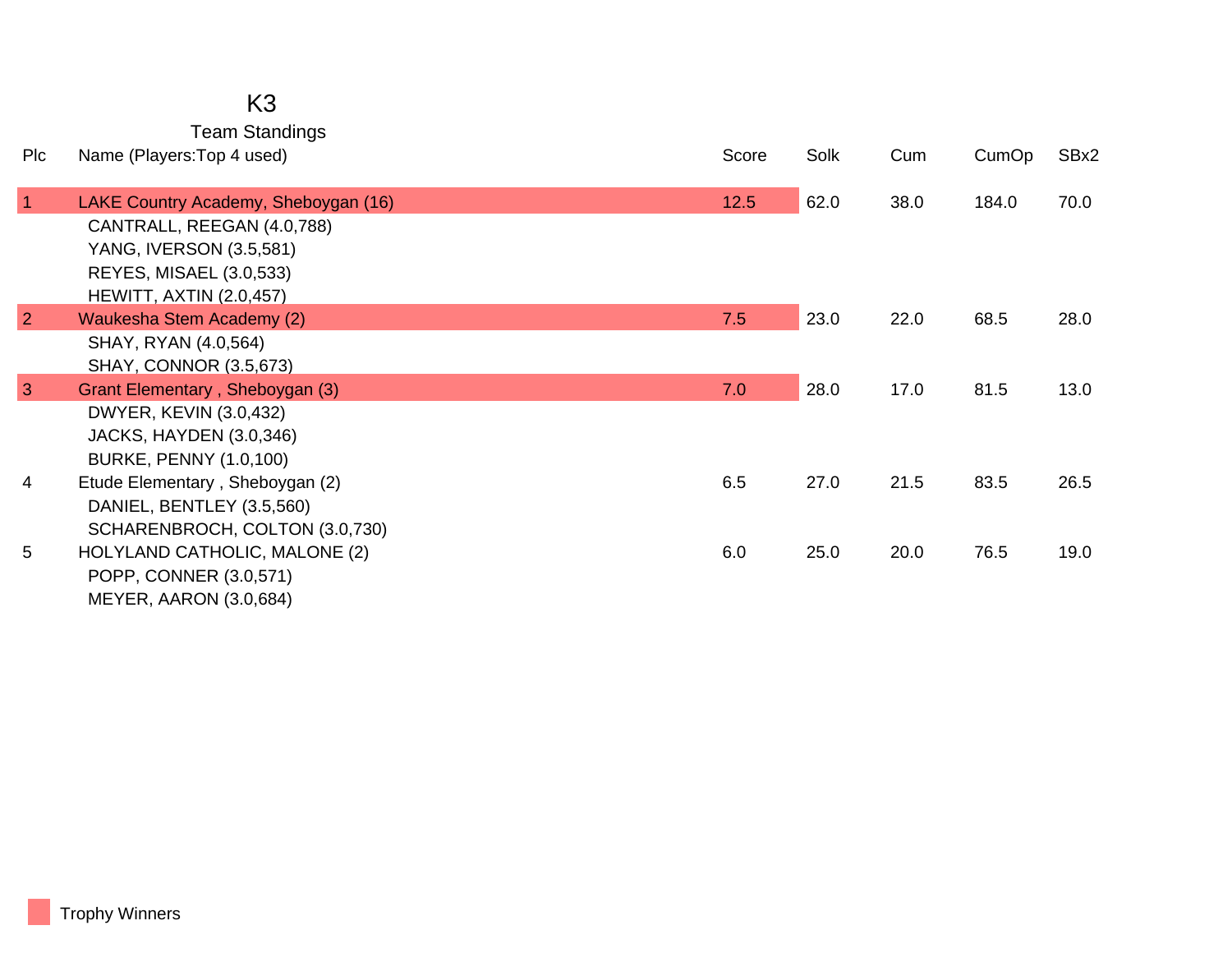|                | K <sub>6</sub>                                      |       |      |      |       |      |
|----------------|-----------------------------------------------------|-------|------|------|-------|------|
| Plc            | <b>Team Standings</b><br>Name (Players: Top 4 used) | Score | Solk | Cum  | CumOp | SBx2 |
| $\vert$ 1      | LAKE Country Academy, Sheboygan (14)                | 15.5  | 61.0 | 47.5 | 190.0 | 84.5 |
|                | ANDERSON, ISAAC (5.0,1101)                          |       |      |      |       |      |
|                | SANTIAGO, GIO (4.0,924)                             |       |      |      |       |      |
|                | FIGUEROA, JOEY (3.5,744)                            |       |      |      |       |      |
|                | <b>SUTHAR, DEVEN (3.0,857)</b>                      |       |      |      |       |      |
| $\overline{2}$ | <b>Grant Elementary, Sheboygan (3)</b>              | 7.0   | 32.5 | 18.5 | 101.5 | 19.5 |
|                | BURKE, LORELAI (3.0,554)                            |       |      |      |       |      |
|                | JACKS, ISABELLE (2.5,653)                           |       |      |      |       |      |
|                | MUNGUIA, NIKOLAE (1.5,396)                          |       |      |      |       |      |